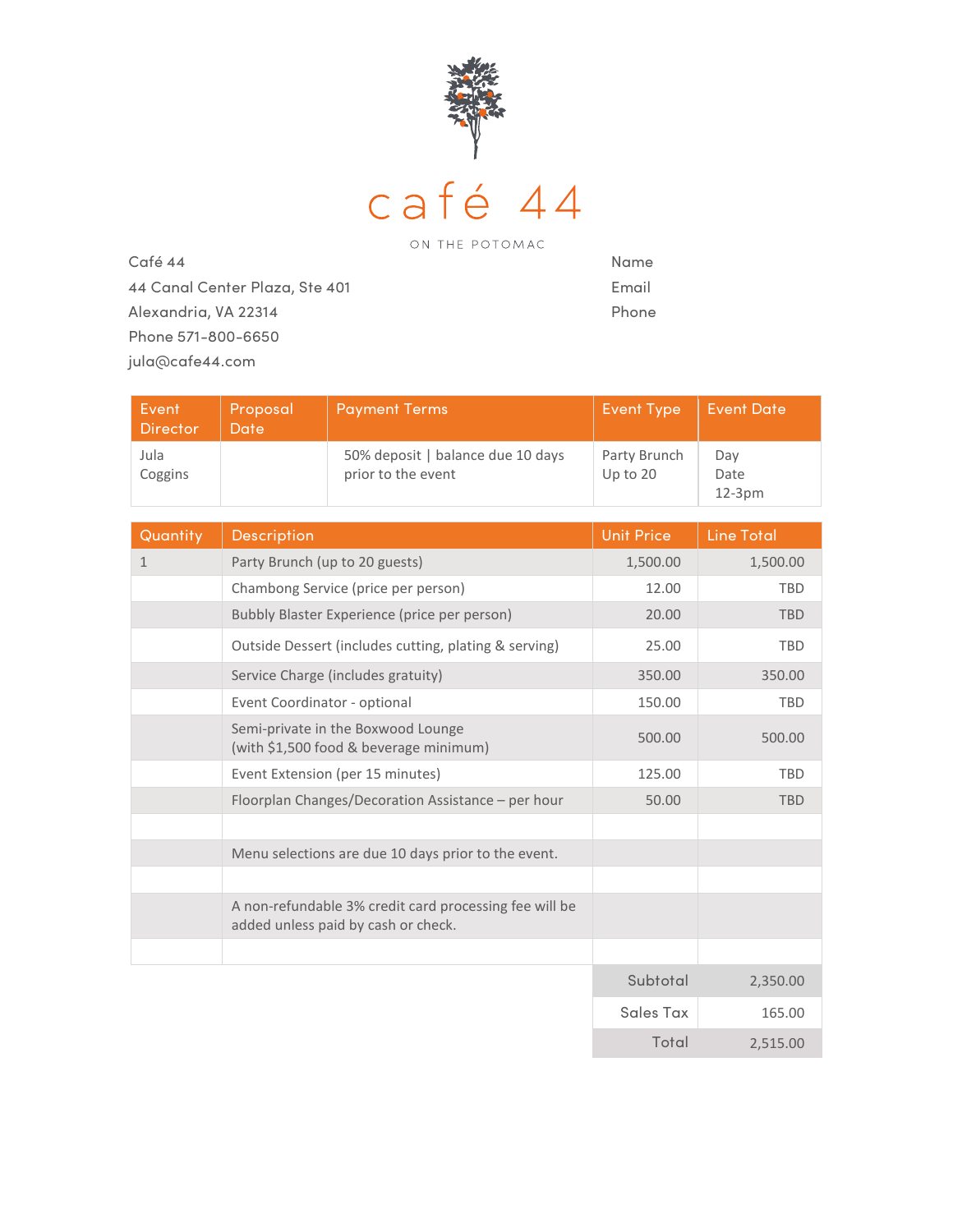

 Café 44 44 Canal Center Plaza, Ste 401 Alexandria, VA 22314 Phone 571-800-6650 jula@cafe44.com

Name Email Phone

Total 3,897.50

| Event<br><b>Director</b> | Proposal<br>Date                                                            | <b>Payment Terms</b>                                                                          | <b>Event Type</b>        | <b>Event Date</b>     |
|--------------------------|-----------------------------------------------------------------------------|-----------------------------------------------------------------------------------------------|--------------------------|-----------------------|
| Jula<br>Coggins          |                                                                             | 50% deposit   balance due 10 days<br>prior to the event                                       | Party Brunch<br>Up to 30 | Day<br>Date<br>12-3pm |
| Quantity                 | <b>Description</b>                                                          |                                                                                               | <b>Unit Price</b>        | <b>Line Total</b>     |
| $\mathbf{1}$             | Party Brunch (up to 30 guests)                                              |                                                                                               | 2,250.00                 | 2,250.00              |
|                          | Chambong Service (price per person)                                         |                                                                                               | 12.00                    | <b>TBD</b>            |
|                          | Bubbly Blaster Experience (price per person)                                |                                                                                               | 20.00                    | <b>TBD</b>            |
|                          | Outside Dessert (includes cutting, plating & serving)                       |                                                                                               | 25.00                    | <b>TBD</b>            |
|                          | Service Charge (includes gratuity)                                          |                                                                                               | 500.00                   | 500.00                |
|                          | <b>Event Coordinator</b>                                                    |                                                                                               | 150.00                   | 150.00                |
|                          | Semi-private in the Potomac Suite<br>(with \$2,250 food & beverage minimum) |                                                                                               | 750.00                   | 750.00                |
|                          | Event Extension (per 15 minutes)                                            |                                                                                               | 125.00                   | <b>TBD</b>            |
|                          | Floorplan Changes/Decoration Assistance - per hour                          |                                                                                               | 50.00                    | <b>TBD</b>            |
|                          |                                                                             |                                                                                               |                          |                       |
|                          | Menu selections are due 10 days prior to the event.                         |                                                                                               |                          |                       |
|                          |                                                                             |                                                                                               |                          |                       |
|                          |                                                                             | A non-refundable 3% credit card processing fee will be<br>added unless paid by cash or check. |                          |                       |
|                          |                                                                             |                                                                                               |                          |                       |
|                          |                                                                             |                                                                                               | Subtotal                 | 3,650.00              |
|                          |                                                                             |                                                                                               | <b>Sales Tax</b>         | 247.50                |